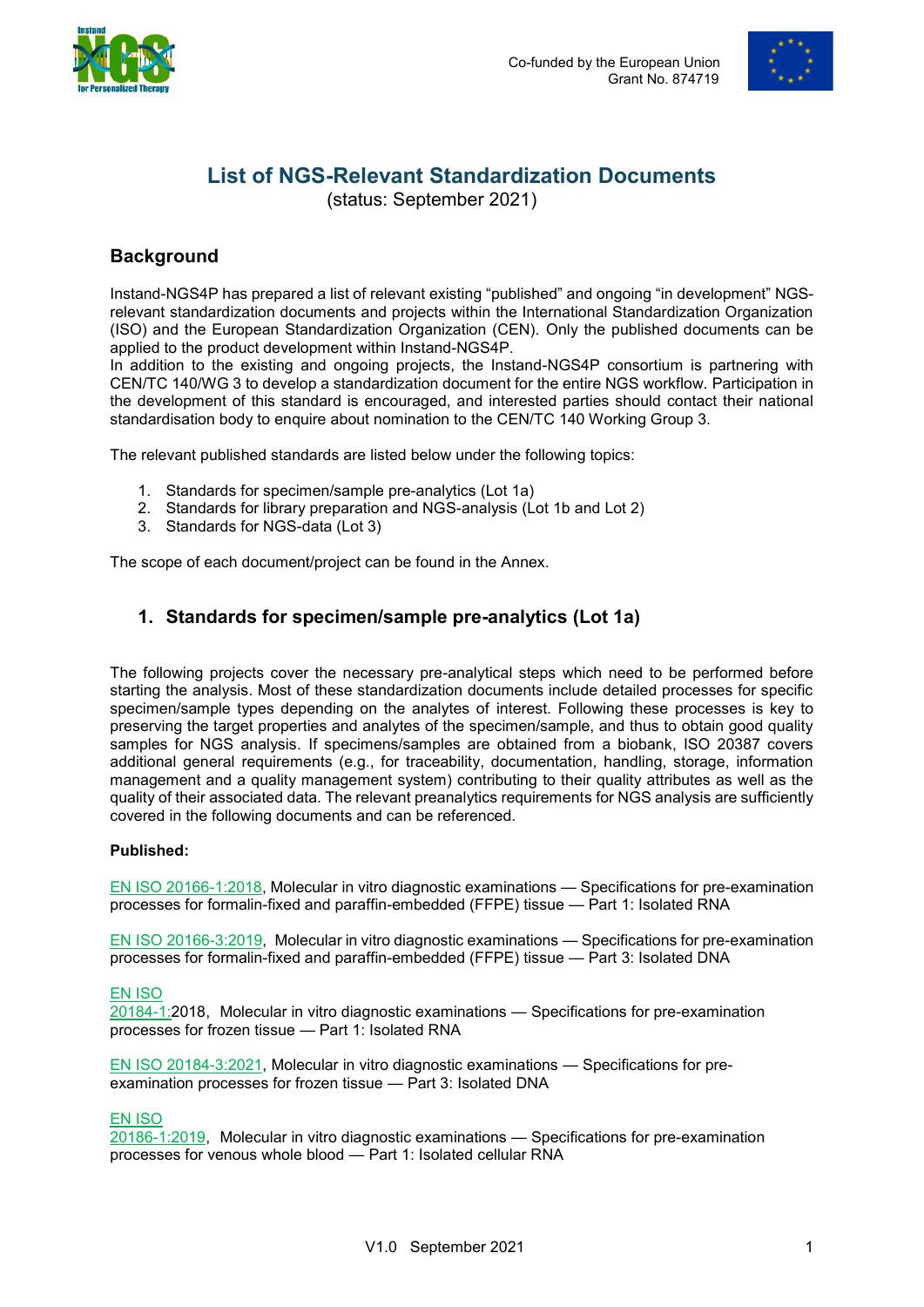



[EN ISO](#page-4-2) [20186-2:2019,](#page-4-2) Molecular in vitro diagnostic examinations — Specifications for pre-examination processes for venous whole blood — Part 2: Isolated genomic DNA

#### [EN ISO](#page-5-0)

[20186-3:2019,](#page-5-0) Molecular in-vitro diagnostic examinations — Specifications for pre-examination processes for venous whole blood — Part 3: Isolated circulating cell free DNA from plasma

[ISO 4307:2021,](#page-5-1) Molecular in vitro diagnostic examinations — Specifications for pre-examination processes for saliva – Isolated human DNA

CEN/TS [17390-1:2020,](#page-5-2) Molecular in vitro diagnostic examinations — for pre-examination processes for circulating tumor cells (CTCs) in venous whole blood — Part 1: Isolated RNA

CEN/TS [17390-2:2020,](#page-6-0) Molecular in vitro diagnostic examinations — for pre-examination processes for circulating tumor cells (CTCs) in venous whole blood — Part 2: Isolated DNA

[ISO/TS 20658:2017](#page-6-1) Medical laboratories — Requirements for collection, transport, receipt, and handling of samples

[EN ISO 20387:2020,](#page-6-2) Biotechnology — Biobanking — General requirements for biobanking

### **2. Standards for library preparation and NGS-analysis (Lot 1b and 2)**

Projects listed within this chapter are either directly relevant to the library preparation, NGS-analysis or to closely related components used in or needed for the NGS-analysis, such as nucleic acids.

#### **Published:**

None

#### **Expected soon:**

ISO/DIS [20397-1,](#page-7-0) Biotechnology — General Requirements for Massive Parallel Sequencing — Part 1: Nucleic acid and library preparation

#### **Closely related :**

[ISO 20688-1:2020,](#page-7-1) Biotechnology — Nucleic acid synthesis — Part 1: Requirements for the production and quality control of synthesized oligonucleotides

#### **3. Standards for NGS-data (Lot 3)**

ISO projects listed within this chapter are related to data obtained either by NGS directly or within a specimen's/sample's life cycle including NGS. They give requirements for data collection, analysis, processing, storage, sharing, define data types, relationships, optionality, cardinalities and the bindings of particular terminology of the data, and thus contribute to the imteroperability of data. Interoperability of data is important for the exchange, traceability and comparability of data and their bigger picture (e.g., for the use in or comparison of studies or publications).

#### **Published:**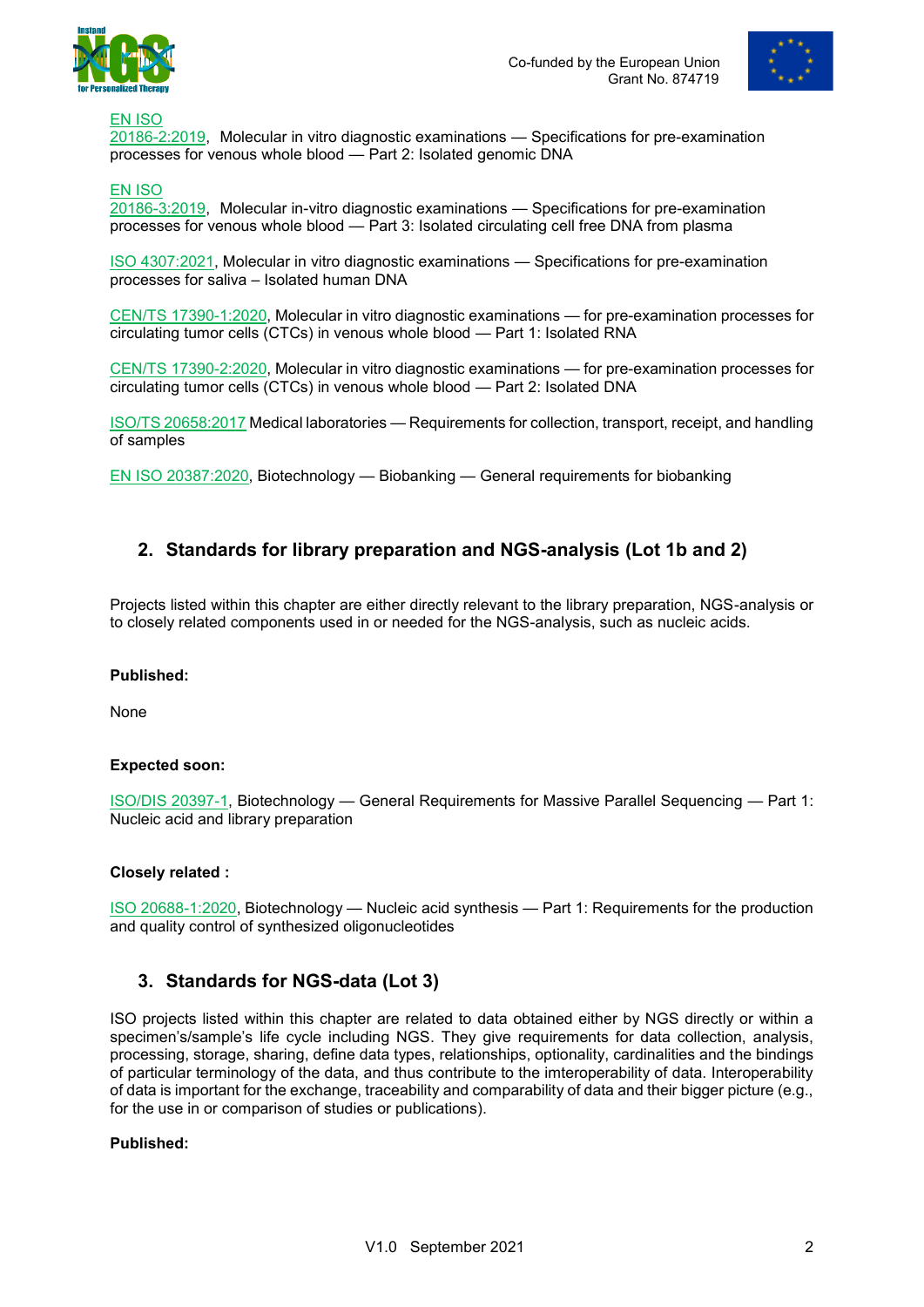



ISO [20397-2:2021,](#page-7-2) Biotechnology — General requirements for massively parallel sequencing — Part 2: Methods to evaluate the quality of sequencing data

[ISO/TR 3985:2021,](#page-8-0) Health informatics — Data elements and their metadata for describing structured clinical genomic sequence information in electronic health records

[ISO/TS 22692:2020,](#page-8-1) Genomics Informatics — Quality control metrics for DNA sequencing

[ISO/TR 3985:2021,](#page-8-0) Development of International Standards in Biotechnology — Data Publication — Preliminary Considerations and Concepts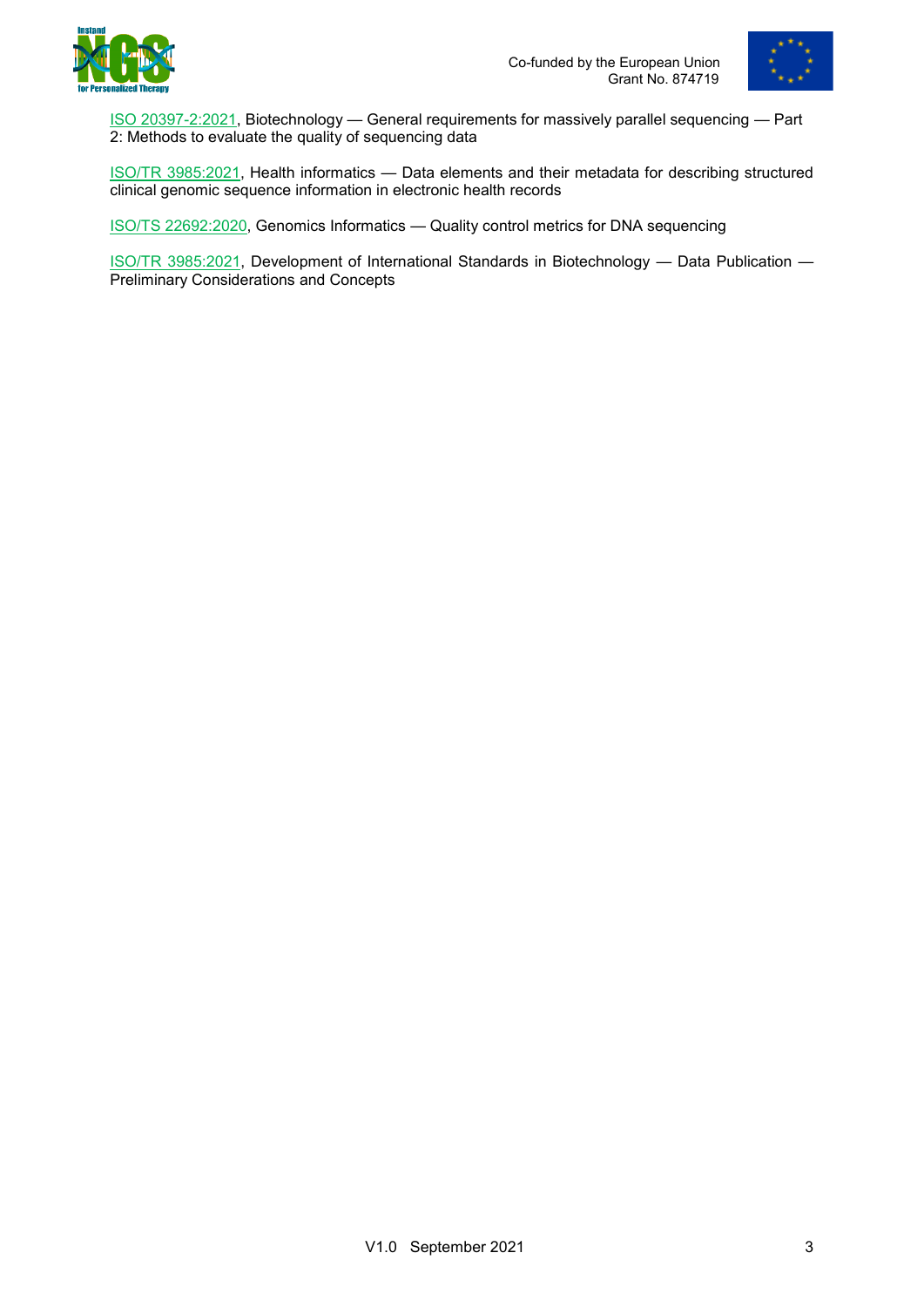



# **Annex: Scope of listed projects**

# **1. Standards for specimen/sample pre-analytics**

<span id="page-3-0"></span>

| Project number                                                                           | Title                                                | Committee                                                                                                                                                                                                                                                                                                                                                                                                                                                                                                                                                                                                                                                                                                                                                                             |
|------------------------------------------------------------------------------------------|------------------------------------------------------|---------------------------------------------------------------------------------------------------------------------------------------------------------------------------------------------------------------------------------------------------------------------------------------------------------------------------------------------------------------------------------------------------------------------------------------------------------------------------------------------------------------------------------------------------------------------------------------------------------------------------------------------------------------------------------------------------------------------------------------------------------------------------------------|
|                                                                                          | Molecular in vitro diagnostic examinations -         | ISO/TC 212 and                                                                                                                                                                                                                                                                                                                                                                                                                                                                                                                                                                                                                                                                                                                                                                        |
| 20166-1:2018                                                                             | Specifications for pre-examination processes for     | CEN/TC 140                                                                                                                                                                                                                                                                                                                                                                                                                                                                                                                                                                                                                                                                                                                                                                            |
|                                                                                          | formalin-fixed and paraffin-embedded (FFPE) tissue - |                                                                                                                                                                                                                                                                                                                                                                                                                                                                                                                                                                                                                                                                                                                                                                                       |
|                                                                                          |                                                      |                                                                                                                                                                                                                                                                                                                                                                                                                                                                                                                                                                                                                                                                                                                                                                                       |
|                                                                                          |                                                      |                                                                                                                                                                                                                                                                                                                                                                                                                                                                                                                                                                                                                                                                                                                                                                                       |
|                                                                                          |                                                      |                                                                                                                                                                                                                                                                                                                                                                                                                                                                                                                                                                                                                                                                                                                                                                                       |
|                                                                                          |                                                      |                                                                                                                                                                                                                                                                                                                                                                                                                                                                                                                                                                                                                                                                                                                                                                                       |
|                                                                                          |                                                      |                                                                                                                                                                                                                                                                                                                                                                                                                                                                                                                                                                                                                                                                                                                                                                                       |
|                                                                                          |                                                      |                                                                                                                                                                                                                                                                                                                                                                                                                                                                                                                                                                                                                                                                                                                                                                                       |
|                                                                                          |                                                      |                                                                                                                                                                                                                                                                                                                                                                                                                                                                                                                                                                                                                                                                                                                                                                                       |
| manufacturers, biobanks, institutions and commercial organizations performing biomedical |                                                      |                                                                                                                                                                                                                                                                                                                                                                                                                                                                                                                                                                                                                                                                                                                                                                                       |
|                                                                                          |                                                      |                                                                                                                                                                                                                                                                                                                                                                                                                                                                                                                                                                                                                                                                                                                                                                                       |
|                                                                                          |                                                      |                                                                                                                                                                                                                                                                                                                                                                                                                                                                                                                                                                                                                                                                                                                                                                                       |
|                                                                                          |                                                      |                                                                                                                                                                                                                                                                                                                                                                                                                                                                                                                                                                                                                                                                                                                                                                                       |
|                                                                                          |                                                      | Part 1: Isolated RNA (ISO 20166-1:2018)<br>This document gives guidelines on the handling, documentation, storage and processing of<br>formalinfixed and paraffin-embedded (FFPE) tissue specimens intended for RNA<br>examination during the preexamination phase before a molecular assay is performed. This<br>document is applicable to molecular in vitro diagnostic examinations including laboratory<br>developed tests performed by medical laboratories and molecular pathology laboratories. It<br>is also intended to be used by laboratory customers, in vitro diagnostics developers and<br>research, and regulatory authorities.<br>NOTE International, national or regional regulations or requirements can also apply to<br>specific topics covered in this document. |

<span id="page-3-1"></span>

| Project number | Title                                                                                                                                                                                                                                                                                                                                                                                                                                                                                                                                                                                                                                                                                                                                                                                                                               | Committee         |
|----------------|-------------------------------------------------------------------------------------------------------------------------------------------------------------------------------------------------------------------------------------------------------------------------------------------------------------------------------------------------------------------------------------------------------------------------------------------------------------------------------------------------------------------------------------------------------------------------------------------------------------------------------------------------------------------------------------------------------------------------------------------------------------------------------------------------------------------------------------|-------------------|
| EN ISO         | Molecular in vitro diagnostic examinations -                                                                                                                                                                                                                                                                                                                                                                                                                                                                                                                                                                                                                                                                                                                                                                                        | ISO/TC 212 and    |
| 20166-3:2019   | Specifications for pre-examination processes for                                                                                                                                                                                                                                                                                                                                                                                                                                                                                                                                                                                                                                                                                                                                                                                    | <b>CEN/TC 140</b> |
|                | formalin-fixed and paraffin-embedded (FFPE) tissue -                                                                                                                                                                                                                                                                                                                                                                                                                                                                                                                                                                                                                                                                                                                                                                                |                   |
|                | Part 3: Isolated DNA (ISO 20166-3:2018)                                                                                                                                                                                                                                                                                                                                                                                                                                                                                                                                                                                                                                                                                                                                                                                             |                   |
| Scope          | This document gives guidelines on the handling, documentation, storage and processing of<br>formalinfixed and paraffin-embedded (FFPE) tissue specimens intended for DNA<br>examination during the preexamination phase before a molecular assay is performed. This<br>document is applicable to molecular in vitro diagnostic examinations including laboratory<br>developed tests performed by medical laboratories and molecular pathology laboratories. It<br>is also intended to be used by laboratory customers, in vitro diagnostics developers and<br>manufacturers, biobanks, institutions and commercial organizations performing biomedical<br>research, and regulatory authorities. NOTE International, national or regional regulations or<br>requirements can also apply to specific topics covered in this document. |                   |

<span id="page-3-2"></span>

|              | Project number<br>Title                                                                  |                                                                                              | Committee         |
|--------------|------------------------------------------------------------------------------------------|----------------------------------------------------------------------------------------------|-------------------|
| EN ISO       |                                                                                          | Molecular in vitro diagnostic examinations -                                                 | ISO/TC 212 and    |
| 20184-1:2018 |                                                                                          | Specifications for pre-examination processes for frozen                                      | <b>CEN/TC 140</b> |
|              |                                                                                          | tissue - Part 1: Isolated RNA (ISO 20184-1:2018)                                             |                   |
| Scope        |                                                                                          | This document gives guidelines on the handling, documentation, storage and processing of     |                   |
|              |                                                                                          | frozen tissue specimens intended for RNA examination during the pre-examination phase        |                   |
|              |                                                                                          | before a molecular assay is performed. This document is applicable to any molecular in vitro |                   |
|              |                                                                                          | diagnostic examination performed by medical laboratories and molecular pathology             |                   |
|              |                                                                                          | laboratories that evaluate RNA extracted from frozen tissue. It is also intended to be used  |                   |
|              |                                                                                          | by laboratory customers, in vitro diagnostics developers and manufacturers, biobanks,        |                   |
|              | institutions and commercial organisations performing biomedical research, and regulatory |                                                                                              |                   |
|              | authorities. Tissues that have undergone chemical stabilization pre-treatment before     |                                                                                              |                   |
|              |                                                                                          | freezing are not covered in this document. NOTE International, national or regional          |                   |
|              |                                                                                          | regulations or requirements can also apply to specific topics covered in this document.      |                   |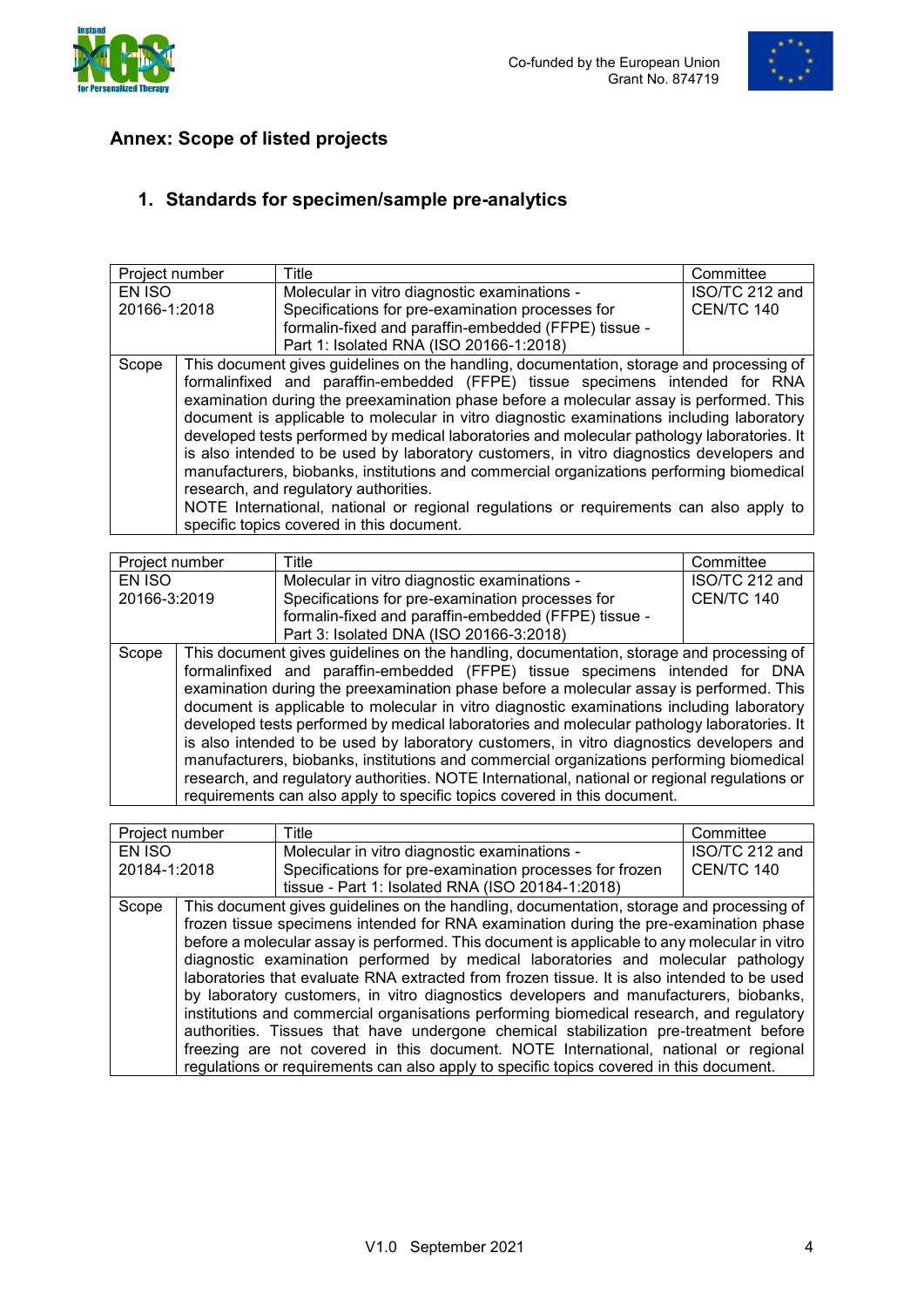



<span id="page-4-0"></span>

| Project number |                                                                                                                                               | Title                                                                                        | Committee         |
|----------------|-----------------------------------------------------------------------------------------------------------------------------------------------|----------------------------------------------------------------------------------------------|-------------------|
| EN ISO 20184-  |                                                                                                                                               | Molecular in vitro diagnostic examinations —                                                 | ISO/TC 212 and    |
| 3:2021         |                                                                                                                                               | Specifications for pre-examination processes for frozen                                      | <b>CEN/TC 140</b> |
|                |                                                                                                                                               | tissue - Part 3: Isolated DNA                                                                |                   |
| Scope          |                                                                                                                                               | This document specifies requirements and gives recommendations for the handling,             |                   |
|                |                                                                                                                                               | storage, processing, and documentation of frozen tissue specimens intended for DNA           |                   |
|                |                                                                                                                                               | examination during the pre-examination phase before a molecular examination is               |                   |
|                |                                                                                                                                               | performed. This document is applicable to molecular in vitro diagnostic examinations         |                   |
|                |                                                                                                                                               | including laboratory developed tests performed by medical laboratories and molecular         |                   |
|                |                                                                                                                                               | pathology laboratories that evaluate DNA isolated from frozen tissue. It is also intended to |                   |
|                |                                                                                                                                               | be used by laboratory customers, in vitro diagnostics developers and manufacturers,          |                   |
|                |                                                                                                                                               | biobanks, institutions and commercial organizations performing biomedical research, and      |                   |
|                | regulatory authorities. Tissues that have undergone chemical stabilization pre-treatment<br>before freezing are not covered in this document. |                                                                                              |                   |
|                |                                                                                                                                               |                                                                                              |                   |
|                |                                                                                                                                               | NOTE International, national, or regional regulations or requirements can also apply to      |                   |
|                |                                                                                                                                               | specific topics covered in this document.                                                    |                   |

<span id="page-4-1"></span>

| Project number<br>Title<br>Committee                                                              |                |
|---------------------------------------------------------------------------------------------------|----------------|
| Molecular in vitro diagnostic examinations -<br>EN ISO                                            | ISO/TC 212 and |
| Specifications for pre-examination processes for venous<br>CEN/TC 140<br>20186-1:2019             |                |
| whole blood - Part 1: Isolated cellular RNA (ISO 20186-                                           |                |
| 1:2019                                                                                            |                |
| This document gives guidelines on the handling, storage, processing and documentation of<br>Scope |                |
| venous whole blood specimens intended for cellular RNA examination during the pre-                |                |
| examination phase before a molecular assay is performed. This document covers                     |                |
| specimens collected in venous whole blood collection tubes. This document is applicable to        |                |
| any molecular in vitro diagnostic examination performed by medical laboratories. It is also       |                |
| intended to be used by laboratory customers, in vitro diagnostics developers and                  |                |
| manufacturers, biobanks, institutions and commercial organizations performing biomedical          |                |
| research, and regulatory authorities. Different dedicated measures are taken for stabilizing      |                |
| blood cell free circulating RNA and RNA in exosomes circulating in blood. These are not           |                |
| described in this document. Different dedicated measures are taken for collecting,                |                |
| stabilizing, transporting and storing capillary blood as well as for collecting and storing blood |                |
| by paper based technologies or other technologies generating dried blood. These are not           |                |
| described in this document. This document does not cover the isolation of specific blood          |                |
| cells and subsequent isolation of cellular RNA therefrom. RNA in pathogens present in             |                |
| blood is not covered by this document.                                                            |                |

<span id="page-4-2"></span>

| Project number |           | Title                                                                                                                                                                        | Committee      |
|----------------|-----------|------------------------------------------------------------------------------------------------------------------------------------------------------------------------------|----------------|
| EN ISO         |           | Molecular in vitro diagnostic examinations -                                                                                                                                 | ISO/TC 212 and |
| 20186-2:2019   |           | Specifications for pre-examination processes for venous                                                                                                                      | CEN/TC 140     |
|                |           | whole blood - Part 2: Isolated genomic DNA (ISO 20186-                                                                                                                       |                |
|                |           | 2:2019                                                                                                                                                                       |                |
| Scope          |           | This document gives guidelines on the handling, storage, processing and documentation of                                                                                     |                |
|                |           | venous whole blood specimens intended for genomic DNA examination during the pre-                                                                                            |                |
|                |           | examination phase before a molecular examination is performed. This document covers                                                                                          |                |
|                |           | specimens collected in venous whole blood collection tubes. This document is applicable to                                                                                   |                |
|                |           | any molecular in vitro diagnostic examination performed by medical laboratories. It is also                                                                                  |                |
|                |           | intended to be used by laboratory customers, in vitro diagnostics developers and<br>manufacturers, biobanks, institutions and commercial organizations performing biomedical |                |
|                |           | research, and regulatory authorities. Different dedicated measures are taken for stabilizing                                                                                 |                |
|                |           | blood cell free circulating DNA, which are not described in this document.                                                                                                   |                |
|                |           | NOTE Circulating cell free DNA in blood is covered in ISO 20186-3.                                                                                                           |                |
|                |           | Different dedicated measures are taken for collecting, stabilizing, transporting and storing                                                                                 |                |
|                |           | capillary blood as well as for collecting and storing blood by paper based technologies or                                                                                   |                |
|                |           | other technologies generating dried blood. These are not described in this document. This                                                                                    |                |
|                |           | document does not cover the isolation of specific blood cells and subsequent isolation of                                                                                    |                |
|                |           | genomic DNA therefrom. DNA in pathogens present in blood is not covered by this                                                                                              |                |
|                | document. |                                                                                                                                                                              |                |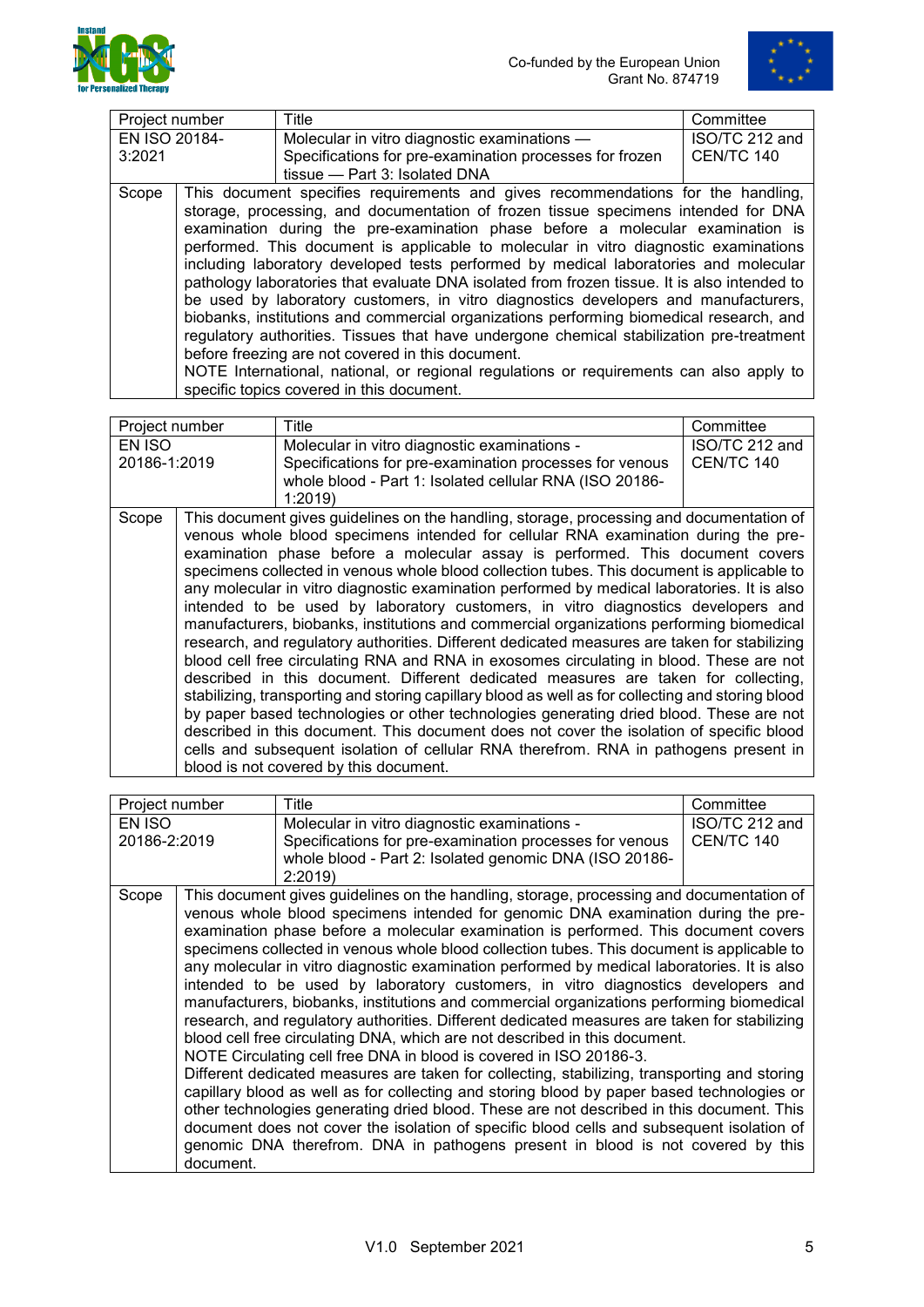



<span id="page-5-0"></span>

|                |  | Title                                                                                                                                                                                                                                                                                                                                                                                                                                                                                                                                                                                                                                                                                                                                                                                                                                                                                                                                                                                                                                                                                                                                                                                                                                                      | Committee      |
|----------------|--|------------------------------------------------------------------------------------------------------------------------------------------------------------------------------------------------------------------------------------------------------------------------------------------------------------------------------------------------------------------------------------------------------------------------------------------------------------------------------------------------------------------------------------------------------------------------------------------------------------------------------------------------------------------------------------------------------------------------------------------------------------------------------------------------------------------------------------------------------------------------------------------------------------------------------------------------------------------------------------------------------------------------------------------------------------------------------------------------------------------------------------------------------------------------------------------------------------------------------------------------------------|----------------|
| Project number |  |                                                                                                                                                                                                                                                                                                                                                                                                                                                                                                                                                                                                                                                                                                                                                                                                                                                                                                                                                                                                                                                                                                                                                                                                                                                            |                |
| EN ISO         |  | Molecular in-vitro diagnostic examinations -                                                                                                                                                                                                                                                                                                                                                                                                                                                                                                                                                                                                                                                                                                                                                                                                                                                                                                                                                                                                                                                                                                                                                                                                               | ISO/TC 212 and |
| 20186-3:2019   |  | Specifications for pre-examination processes for venous                                                                                                                                                                                                                                                                                                                                                                                                                                                                                                                                                                                                                                                                                                                                                                                                                                                                                                                                                                                                                                                                                                                                                                                                    | CEN/TC 140     |
|                |  | whole blood - Part 3: Isolated circulating cell free DNA                                                                                                                                                                                                                                                                                                                                                                                                                                                                                                                                                                                                                                                                                                                                                                                                                                                                                                                                                                                                                                                                                                                                                                                                   |                |
|                |  | from plasma (ISO 20186-3:2019)                                                                                                                                                                                                                                                                                                                                                                                                                                                                                                                                                                                                                                                                                                                                                                                                                                                                                                                                                                                                                                                                                                                                                                                                                             |                |
| Scope          |  | This document provides recommendations and requirements on the handling, storage,<br>processing and documentation of venous whole blood specimens intended for circulating<br>cell free DNA (ccfDNA) examination during the pre-examination phase before an analytical<br>test is performed. This document covers specimens collected in venous whole blood<br>collection tubes. This document is applicable to any molecular in vitro diagnostic<br>examination performed by medical laboratories. It is also intended to be used by laboratory<br>customers, in vitro diagnostics developers and manufacturers, biobanks, institutions and<br>commercial organizations performing biomedical research, and regulatory authorities.<br>Different dedicated measures are taken for stabilizing blood genomic DNA, which are not<br>described in this document. Blood genomic DNA is covered in ISO 20186-2. Different<br>dedicated measures are taken for preserving DNA in circulating exosomes, which are not<br>described in this document.<br>NOTE ccfDNA obtained from blood by the procedures cited in this document can contain<br>DNA originally present in exosomes [8][9].<br>DNA in pathogens present in blood is not covered by this document. |                |

<span id="page-5-1"></span>

| Project number |                    | Title                                                                                                                                                                                                                                                                                                                                                                                                                                                                                                                                                                                                                                                                                                                                                                                                                                                                                                                                                                                                                                                                                                | Committee      |
|----------------|--------------------|------------------------------------------------------------------------------------------------------------------------------------------------------------------------------------------------------------------------------------------------------------------------------------------------------------------------------------------------------------------------------------------------------------------------------------------------------------------------------------------------------------------------------------------------------------------------------------------------------------------------------------------------------------------------------------------------------------------------------------------------------------------------------------------------------------------------------------------------------------------------------------------------------------------------------------------------------------------------------------------------------------------------------------------------------------------------------------------------------|----------------|
|                | CEN/TS 17305:2019, | Molecular in vitro diagnostic examinations -                                                                                                                                                                                                                                                                                                                                                                                                                                                                                                                                                                                                                                                                                                                                                                                                                                                                                                                                                                                                                                                         | ISO/TC 212 and |
| ISO 4307:2021  |                    | Specifications for pre-examination processes for saliva -<br><b>Isolated human DNA</b>                                                                                                                                                                                                                                                                                                                                                                                                                                                                                                                                                                                                                                                                                                                                                                                                                                                                                                                                                                                                               | CEN/TC 140     |
| Scope          |                    | This document gives requirements on the handling, storage, processing and documentation<br>of saliva specimens intended for human DNA examination during the pre-examination<br>phase before a molecular examination is performed. This document is applicable to<br>molecular in vitro diagnostic examination including laboratory developed tests performed by<br>medical laboratories. It is also intended to be used by laboratory customers, in vitro<br>diagnostics developers and manufacturers, biobanks, institutions and commercial<br>organisations performing biomedical research, and regulatory authorities. Dedicated<br>measures that need to be taken for saliva collected on absorbing material or by mouth<br>washes are not described in this technical specification. Neither are measures for<br>preserving and handling of native saliva cell-free DNA, pathogens, and other bacterial or<br>whole microbiome DNA in saliva described.<br>NOTE International, national or regional regulations or requirements can also apply to<br>specific topics covered in this document. |                |

<span id="page-5-2"></span>

| Project number       |                            | Title                                                                                        | Committee  |
|----------------------|----------------------------|----------------------------------------------------------------------------------------------|------------|
| <b>CEN/TS 17390-</b> |                            | Molecular in vitro diagnostic examinations - for pre-                                        | CEN/TC 140 |
| 1:2020               |                            | examination processes for circulating tumor cells (CTCs)                                     |            |
|                      |                            | in venous whole blood - Part 1: Isolated RNA                                                 |            |
| Scope                |                            | This document gives guidelines on the handling, storage, processing and documentation of     |            |
|                      |                            | venous whole blood specimens intended for the examination of human cellular RNA isolated     |            |
|                      |                            | from Circulating Tumor Cells (CTCs) during the pre-examination phase before a molecular      |            |
|                      | examination is performed.  |                                                                                              |            |
|                      |                            | This document is applicable to molecular in vitro diagnostic examinations including          |            |
|                      |                            | laboratory developed tests performed by medical laboratories. It is also intended to be used |            |
|                      |                            | by laboratory customers, in vitro diagnostics developers and manufacturers, biobanks,        |            |
|                      |                            | institutions and commercial organizations performing biomedical research, and regulatory     |            |
|                      | authorities.               |                                                                                              |            |
|                      |                            | This document does not cover the isolation of cellular RNA directly from venous whole blood  |            |
|                      |                            | containing CTCs. This is covered in EN ISO 20186-1.                                          |            |
|                      |                            | This document does not cover the isolation of specific blood cells and subsequent isolation  |            |
|                      | of cellular RNA therefrom. |                                                                                              |            |
|                      |                            | RNA in pathogens present in blood is not covered by this document.                           |            |
|                      |                            | NOTE International, national or regional regulations or requirements can also apply to       |            |
|                      |                            | specific topics covered in this document.                                                    |            |
|                      |                            |                                                                                              |            |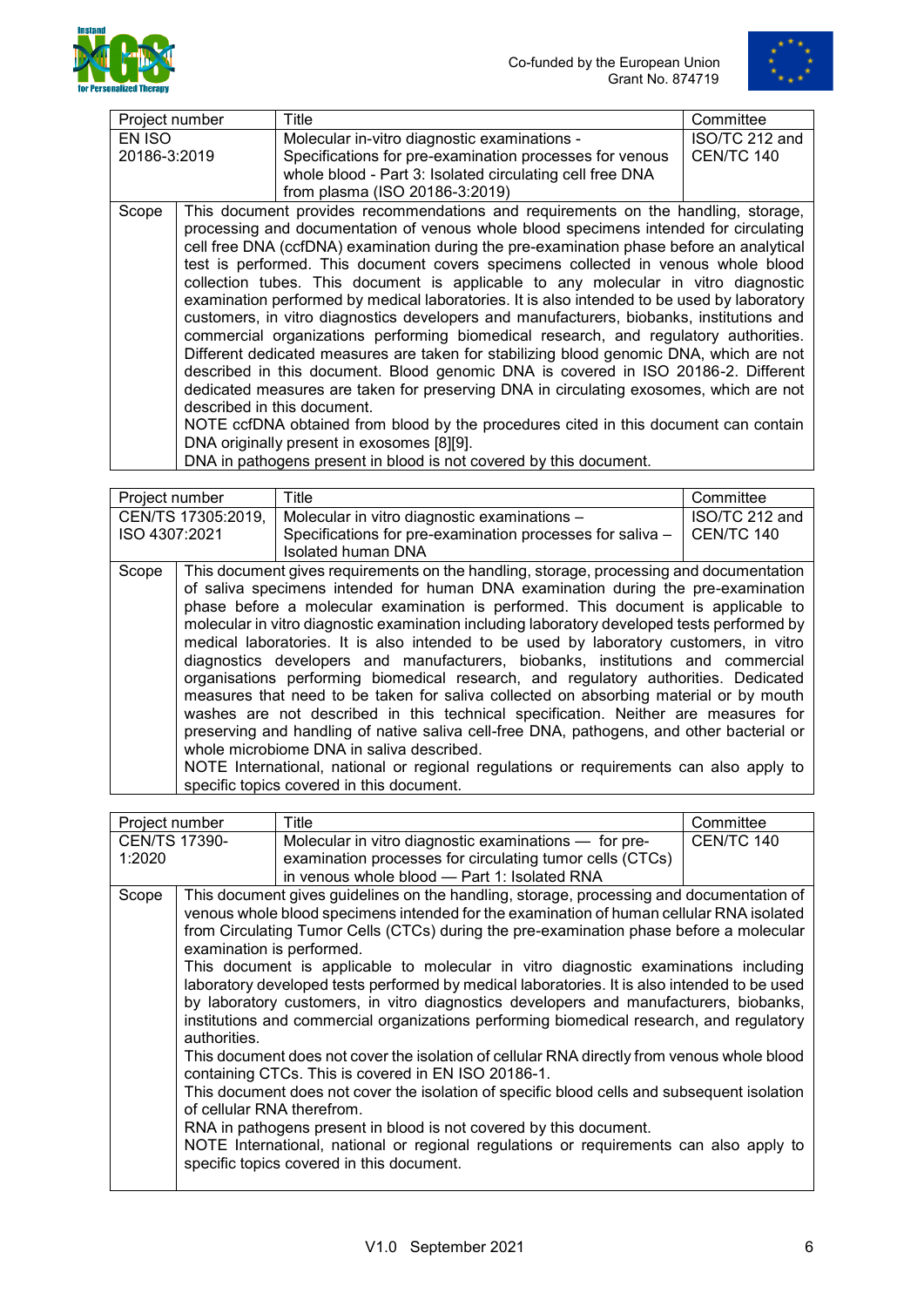



<span id="page-6-0"></span>

| Project number       |              | Title                                                                                        | Committee  |
|----------------------|--------------|----------------------------------------------------------------------------------------------|------------|
| <b>CEN/TS 17390-</b> |              | Molecular in vitro diagnostic examinations - for pre-                                        | CEN/TC 140 |
| 2:2020               |              | examination processes for circulating tumor cells (CTCs)                                     |            |
|                      |              | in venous whole blood - Part 2: Isolated DNA                                                 |            |
| Scope                |              | This document gives guidelines on the handling, storage, processing and documentation of     |            |
|                      | venous blood |                                                                                              |            |
|                      |              | specimens intended for the examination of human genomic DNA isolated from Circulating        |            |
|                      |              | Tumor Cells (CTCs) during the pre-examination phase before a molecular examination is        |            |
|                      | performed.   |                                                                                              |            |
|                      |              | This document is applicable to molecular in vitro diagnostic examinations including          |            |
|                      |              | laboratory developed tests performed by medical laboratories. It is also intended to be used |            |
|                      |              | by laboratory customers, in vitro diagnostics developers and manufacturers, biobanks,        |            |
|                      |              | institutions and commercial organizations performing biomedical research, and regulatory     |            |
|                      | authorities. |                                                                                              |            |
|                      |              | This document does not cover the isolation of specific blood cells and subsequent isolation  |            |
|                      |              | of genomic DNA therefrom.                                                                    |            |
|                      |              | DNA in pathogens present in blood is not covered by this document.                           |            |
|                      |              | NOTE International, national or regional regulations or requirements can also apply to       |            |
|                      |              | specific topics covered in this document.                                                    |            |

<span id="page-6-1"></span>

| Project number     | Title                                                                                                                                                                                                                                                                                                                                                                                                                                                                                                                                                                                                 | Committee         |
|--------------------|-------------------------------------------------------------------------------------------------------------------------------------------------------------------------------------------------------------------------------------------------------------------------------------------------------------------------------------------------------------------------------------------------------------------------------------------------------------------------------------------------------------------------------------------------------------------------------------------------------|-------------------|
| ISO/TS 20658:2017, | Medical laboratories – Requirements for collection,                                                                                                                                                                                                                                                                                                                                                                                                                                                                                                                                                   | <b>ISO/TC 212</b> |
| ISO/AWI 20658:2020 | transport, receipt, and handling of samples                                                                                                                                                                                                                                                                                                                                                                                                                                                                                                                                                           |                   |
| Scope              | This document specifies requirements and good practice recommendations for the<br>collection, transport, receipt and handling of samples intended for medical laboratory<br>examinations. This document is applicable to medical laboratories and other medical<br>services involved in laboratory pre-examination processes that include the examination<br>request, patient preparation and identification, sample collection, transport, receipt and<br>storage. It may also be applicable to some biobanks. This document does not apply to blood<br>and blood products intended for transfusion. |                   |

<span id="page-6-2"></span>

| Project number |                   | Title                                                                                         | Committee          |
|----------------|-------------------|-----------------------------------------------------------------------------------------------|--------------------|
|                | EN ISO 20387:2020 | Biotechnology - Biobanking - General requirements for                                         | <b>ISO/TC 276,</b> |
|                |                   | biobanking (ISO 20387:2018)                                                                   | <b>CEN/CENELEC</b> |
|                |                   |                                                                                               | JCT <sub>1</sub>   |
| Scope          |                   | This document defines best practice that (1) respects the existing standardization efforts of |                    |
|                |                   | life sciences research communities, (2) normalizes key aspects of data description            |                    |
|                |                   | particularly at the level of the biology being studied (and shared) across the life sciences  |                    |
|                |                   | communities, (3) ensures that data is "findable" and useable by other researchers and (4)     |                    |
|                |                   | provides concrete guidance and metrics for judging the applicability of a particular data     |                    |
|                |                   | sharing plan. This document is applicable to domains in life sciences including               |                    |
|                |                   | biotechnology, genomics (including massively parallel nucleotide sequencing,                  |                    |
|                |                   | metagenomics, epigenomics and functional genomics), transcriptomics, translatomics,           |                    |
|                |                   | proteomics, metabolomics, lipidomics, glycomics, enzymology, immunochemistry, life            |                    |
|                |                   | science imaging, synthetic biology, systems biology, systems medicine and related fields.     |                    |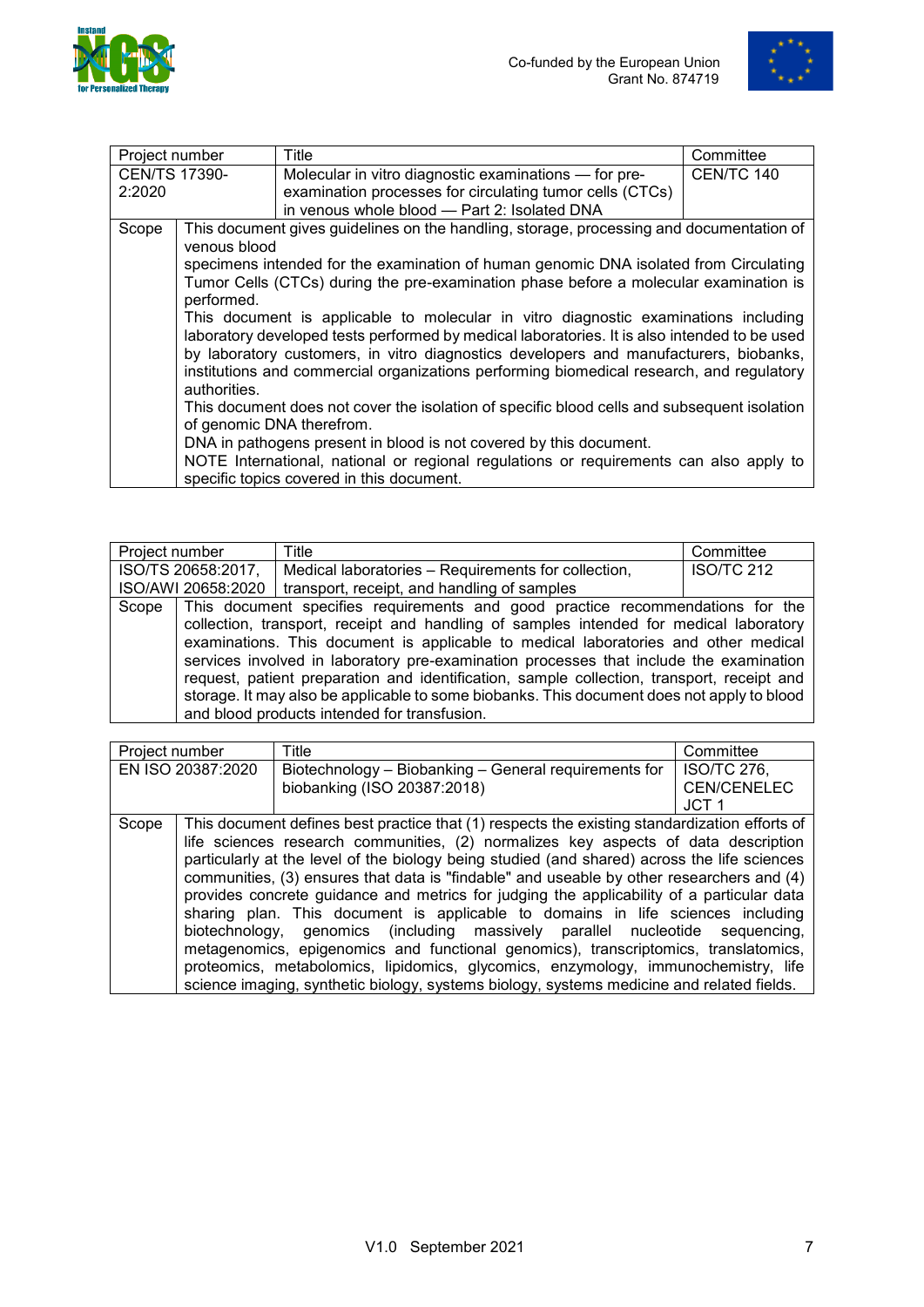



## **2. Standards for library preparation and NGS-analysis**

<span id="page-7-0"></span>

| Project number  |                                                                                           | Title                                                  | Committee         |
|-----------------|-------------------------------------------------------------------------------------------|--------------------------------------------------------|-------------------|
| ISO/DIS 20397-1 |                                                                                           | Biotechnology — General Requirements for Massive       | <b>ISO/TC 276</b> |
|                 |                                                                                           | Parallel Sequencing - Part 1: Nucleic acid and library |                   |
|                 |                                                                                           | preparation                                            |                   |
| Scope           | This document provides general requirements and guidance for quality assessments of       |                                                        |                   |
|                 | nucleic acid samples, and general guidelines for library preparations and library quality |                                                        |                   |
|                 | assessments prior to sequencing and data generation.                                      |                                                        |                   |

<span id="page-7-1"></span>

| Project number   |                                                                                           | Title                                                  | Committee         |
|------------------|-------------------------------------------------------------------------------------------|--------------------------------------------------------|-------------------|
| ISO 20688-1:2020 |                                                                                           | Biotechnology — Nucleic acid synthesis — Part 1:       | <b>ISO/TC 276</b> |
|                  |                                                                                           | Requirements for the production and quality control of |                   |
|                  |                                                                                           | synthesized oligonucleotides                           |                   |
| Scope            | This document specifies minimum requirements for the production and quality control of    |                                                        |                   |
|                  | synthesized oligonucleotides (nominally up to 250 bases). This document also describes    |                                                        |                   |
|                  | general quality attributes for synthesized oligonucleotides as well as common methods for |                                                        |                   |
|                  | evaluating quality attributes.                                                            |                                                        |                   |

# **3. Standards for NGS-data**

ISO projects listed within this chapter are related to data obtained either by NGS directly or within a specimen's/sample's life cycle including NGS. They give requirements for data collection, analysis, processing, storage, sharing, define data types, relationships, optionality, cardinalities and the bindings of particular terminology of the data, and thus contribute to the imteroperability of data. Interoperability of data is important for the exchange, traceability and comparability of data and their bigger picture (e.g., for the use in or comparison of studies or publications). ISO 20397-2 covers most of the needed requirements for NGS data analysis in cancer diagnostics and will be a good reference for a diagnostic NGS-workflow.

<span id="page-7-2"></span>

| Project number   |                                                                                                                                                                                                                                                                                                                                                                                                   | Title                                                                                                                                     | Committee         |
|------------------|---------------------------------------------------------------------------------------------------------------------------------------------------------------------------------------------------------------------------------------------------------------------------------------------------------------------------------------------------------------------------------------------------|-------------------------------------------------------------------------------------------------------------------------------------------|-------------------|
| ISO 20397-2:2021 |                                                                                                                                                                                                                                                                                                                                                                                                   | Biotechnology — General requirements for massively<br>parallel sequencing - Part 2: Methods to evaluate the<br>quality of sequencing data | <b>ISO/TC 276</b> |
| Scope            | This document specifies the general requirements and recommendations for quality<br>assessments and control of MPS data. It covers post raw data generation procedures,<br>sequencing alignments, and variant calling.<br>This document also gives general guidelines for validation and documentation of MPS data.<br>This document does not apply to any processes related to de novo assembly. |                                                                                                                                           |                   |

| Project number    |                                                                                           | Title                                                 | Committee         |
|-------------------|-------------------------------------------------------------------------------------------|-------------------------------------------------------|-------------------|
| ISO/TS 20428:2017 |                                                                                           | Health informatics — Data elements and their metadata | <b>ISO/TC 215</b> |
|                   |                                                                                           | for describing structured clinical genomic sequence   |                   |
|                   |                                                                                           | information in electronic health records              |                   |
| Scope             | ISO/TS 20428 defines the data elements and their necessary metadata to implement a        |                                                       |                   |
|                   | structured clinical genomic sequencing report and their metadata in electronic health     |                                                       |                   |
|                   | records particularly focusing on the genomic data generated by next generation sequencing |                                                       |                   |